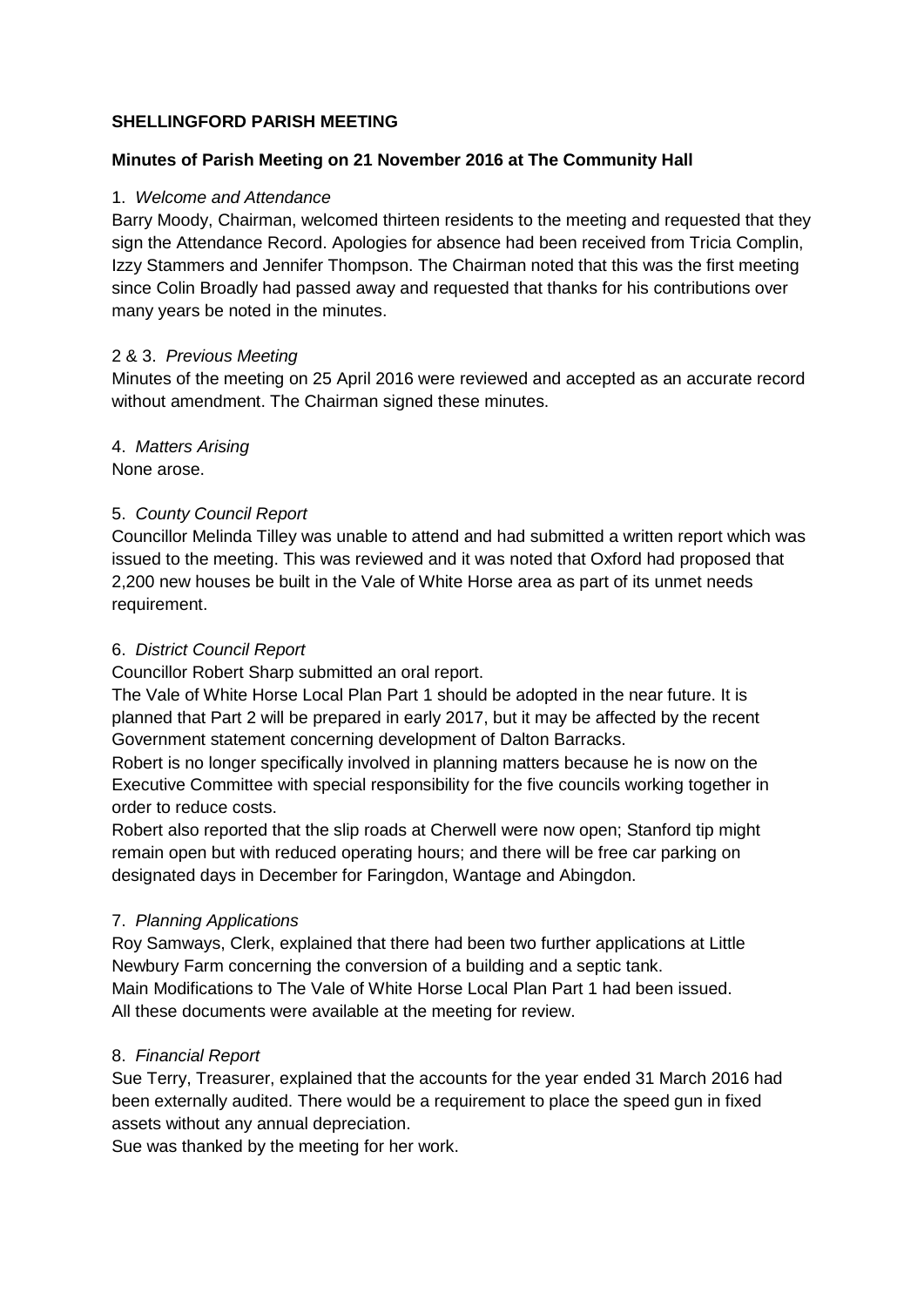## 9. *Precept for 2017/2018*

The Chairman suggested that the Precept for the year to 31 March 2018 should remain at the previous year's amount of £1,500. Peter Mattingley proposed and Christopher Price seconded a motion to approve this. The meeting voted in favour of this motion.

## 10. *Annual Charity Donations*

Donations of £150 to First Responders, £50 to Wantage Advice Centre and £50 to Air Ambulance were approved after votes proposed by Sue Terry and seconded by Jenny Chesterton.

## 11. *Speed Watch Report*

Christopher Price submitted an oral report.

Approximately 20 drivers had been observed speeding in the village at a recent speed watch day. Consideration will be given to holding a speed watch in Church Street. The next event will be in December. Any volunteers to assist would be welcome.

Christopher also reported that the local Neighbourhood Watch contact is Julia Williams who is based in Faringdon.

Christopher was thanked by the meeting for his work.

## 12. *Community Hall Report*

Sue Terry explained that work continued on plans to improve the Hall facilities. The current problem is where to extend in order to provide additional storage area. The school does not wish to restrict the playground area. Peter Mattingley suggested that copies of the Community Hall constitution be issued to all members of the committee.

# 13. *Parochial Church Council Report*

Sue Terry submitted an oral report.

Repairs to the cottages had recently been completed. Repointing of the south wall of the church is being undertaken.

The Christmas Fair is on 3 December and the Faringdon Singers will be performing in the church on 10 December.

### 14. *School Headteacher's Report*

Judith Terrell had submitted a written report which was issued to the meeting. This was reviewed.

### 15. *Clerk Honorarium*

The suggested amount of £100 was waived by the Clerk.

### 16. *Any Other Business*

Fiona Wright explained her role as a First Responder. All calls for assistance must be initially via 999 and approved by a controller.

Phil Chesterton reported that the Stanford Community Bus had ended in September. A meeting to discuss the future has been organised for 10 January 2017.

A discussion about the dangerous speeding and use of mobile telephones in cars in Church Street led to suggestions that warnings be placed in school and nursery communications to parents. The Clerk agreed to contact both the school and the nursery about this.